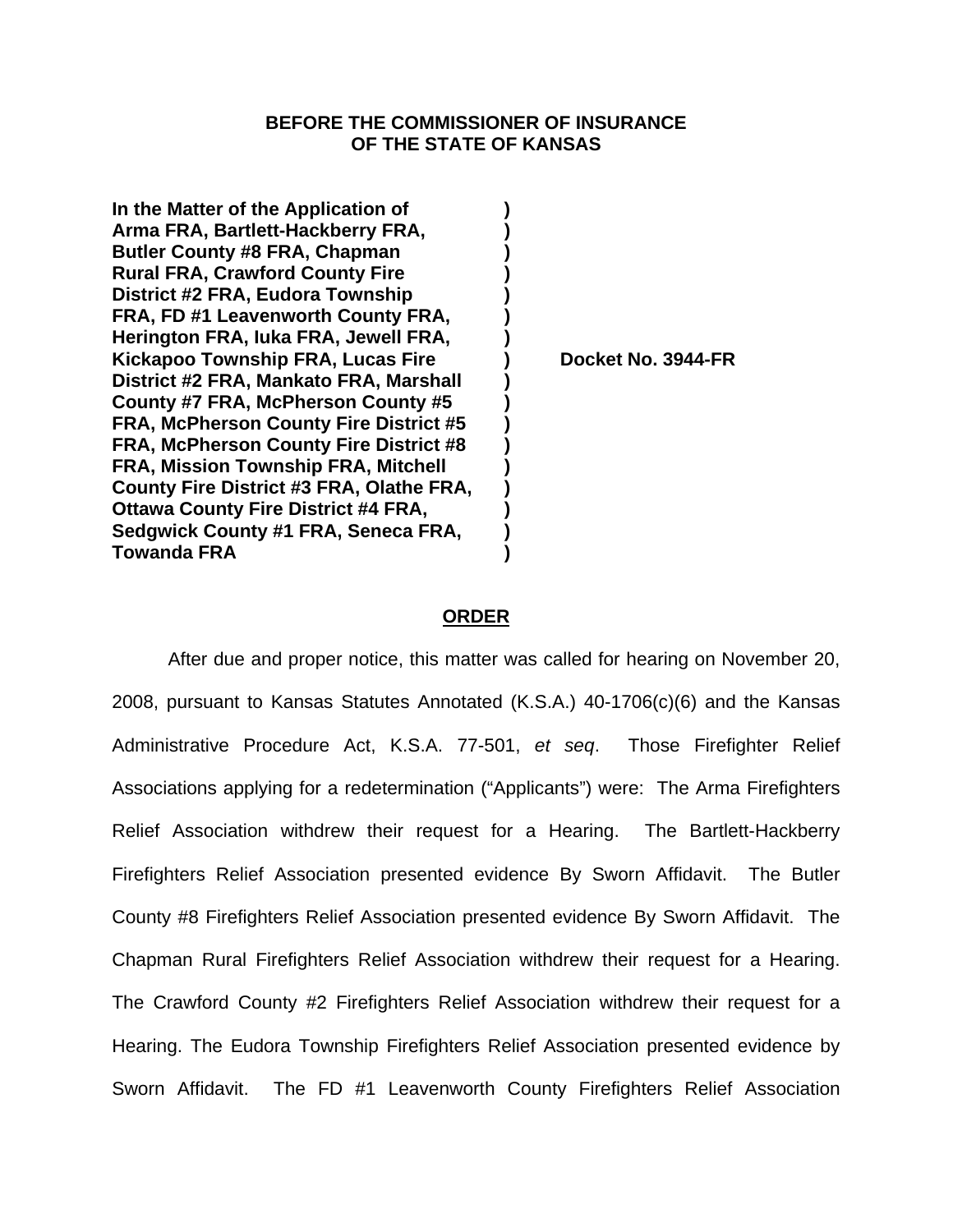withdrew their request for a Hearing. The Herington Firefighters Relief Association presented evidence by Sworn Affidavit. The Iuka Firefighters Relief Association presented evidence by Sworn Affidavit. The Jewell Firefighters Relief Association did not apply for a Hearing. The Kickapoo Township Firefighters Relief Association presented evidence by Sworn Affidavit. The Lucas #2 Firefighters Relief Association withdrew their request for a Hearing. The Mankato Firefighters Relief Association did not apply for a Hearing. The Marshall County #7 Firefighters Relief Association presented evidence by Sworn Affidavit. The McPherson County #5 Firefighters Relief Association presented evidence by Sworn Affidavit. The McPherson County #9 Firefighters Relief Association presented evidence by Sworn Affidavit. The McPherson County #8 Firefighters Relief Association presented evidence by Sworn Affidavit. The Mission Township Firefighters Relief Association withdrew their request for a Hearing. The Mitchell County #3 Firefighters Relief Association presented evidence by Sworn Affidavit. The Olathe Firefighters Relief Association presented evidence by Sworn Affidavit. The Ottawa County #4 Firefighters Relief Association presented evidence by Sworn Affidavit. The Sedgwick County #1 Firefighters Relief Association presented evidence by Sworn Affidavit. The Seneca Firefighters Relief Association withdrew their request for a Hearing. The Towanda Firefighters Relief Association presented evidence by Sworn Affidavit.

 Bob Tomlinson, Assistant Commissioner, was the Presiding Officer duly appointed by Commissioner Praeger.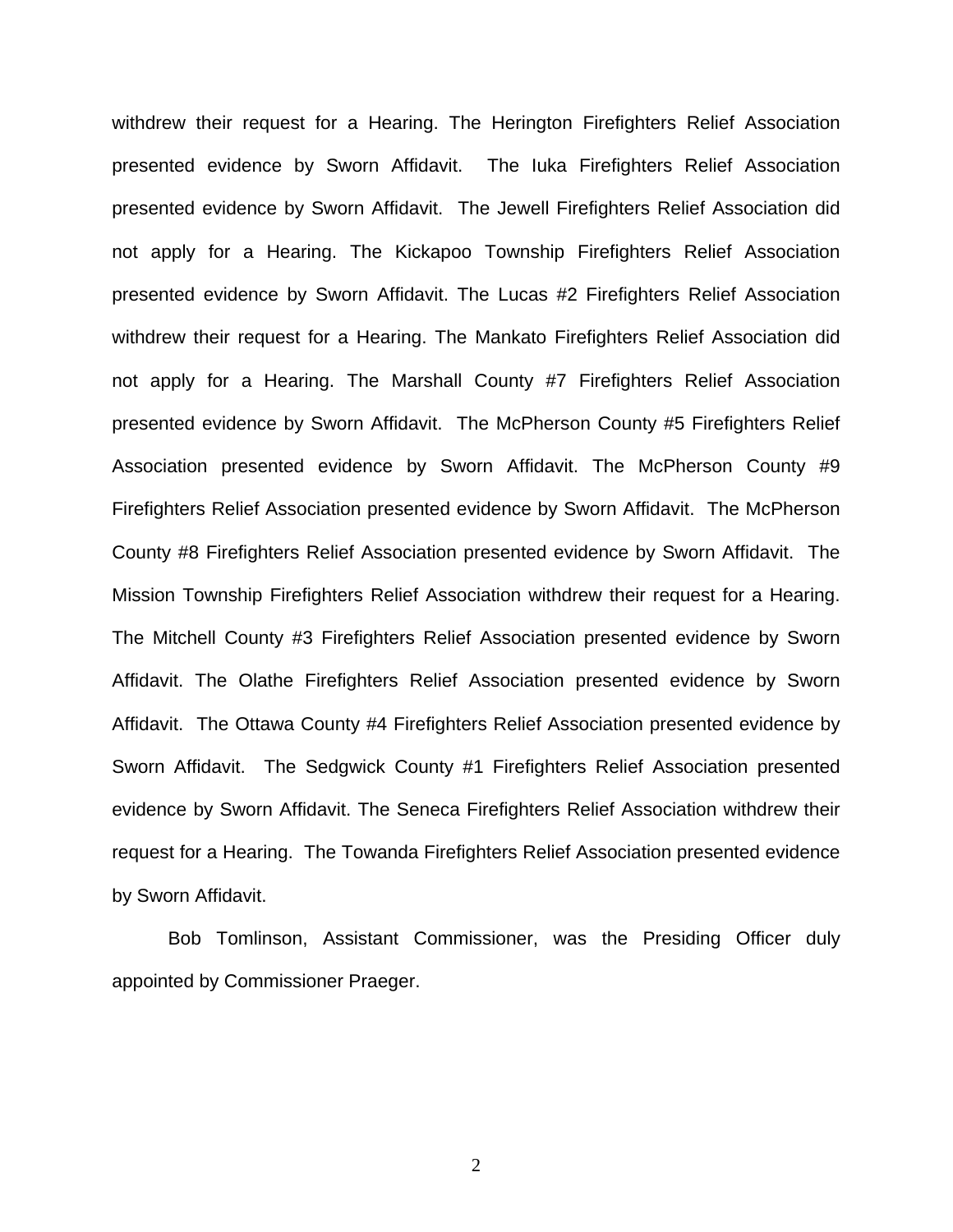The Kansas Insurance Department was represented by John Wine, Staff Attorney, and John Washburn, administering the Firefighter Relief Association regulatory activities for the Property & Casualty Division.

 Jim Lubbers appeared on behalf of the Kansas State Firefighters Association. Representing the Olathe Firefighters Relief Association were Paul Willly, John DuPont, and Eric Dossett. Also present were Dick Cook, John Boyd, Melanie Tuttle and Carol McCullough.

 Said Presiding Officer, being fully advised in the premises and giving due consideration to the evidence presented, makes the following findings of fact, conclusions of law, and order:

#### **Findings of Fact**

1. At issue is the 2009 and future distributions of the Firefighters Relief Fund to firefighters relief associations throughout the State of Kansas pursuant to the Firefighters Relief Act, K.S.A. 40-1701, *et seq.* Applicants are contending that changed circumstances exist to warrant a redetermination of proportionate amounts payable to all firefighters relief associations from the Firefighters Relief Fund pursuant to K.S.A. 40- 1706.

2. Presenting evidence of changed circumstances were **Arma FRA, Bartlett-Hackberry FRA, Butler County #8 FRA, Chapman Rural FRA, Crawford County Fire District #2 FRA, Eudora Township FRA, FD #1 Leavenworth County FRA, Herington FRA, Iuka FRA, Kickapoo Township FRA, Lucas Fire District #2 FRA, Marshall County #7 FRA, McPherson County #5 FRA, McPherson County Fire District #9 FRA, McPherson County Fire District #8 FRA, Mission Township FRA,**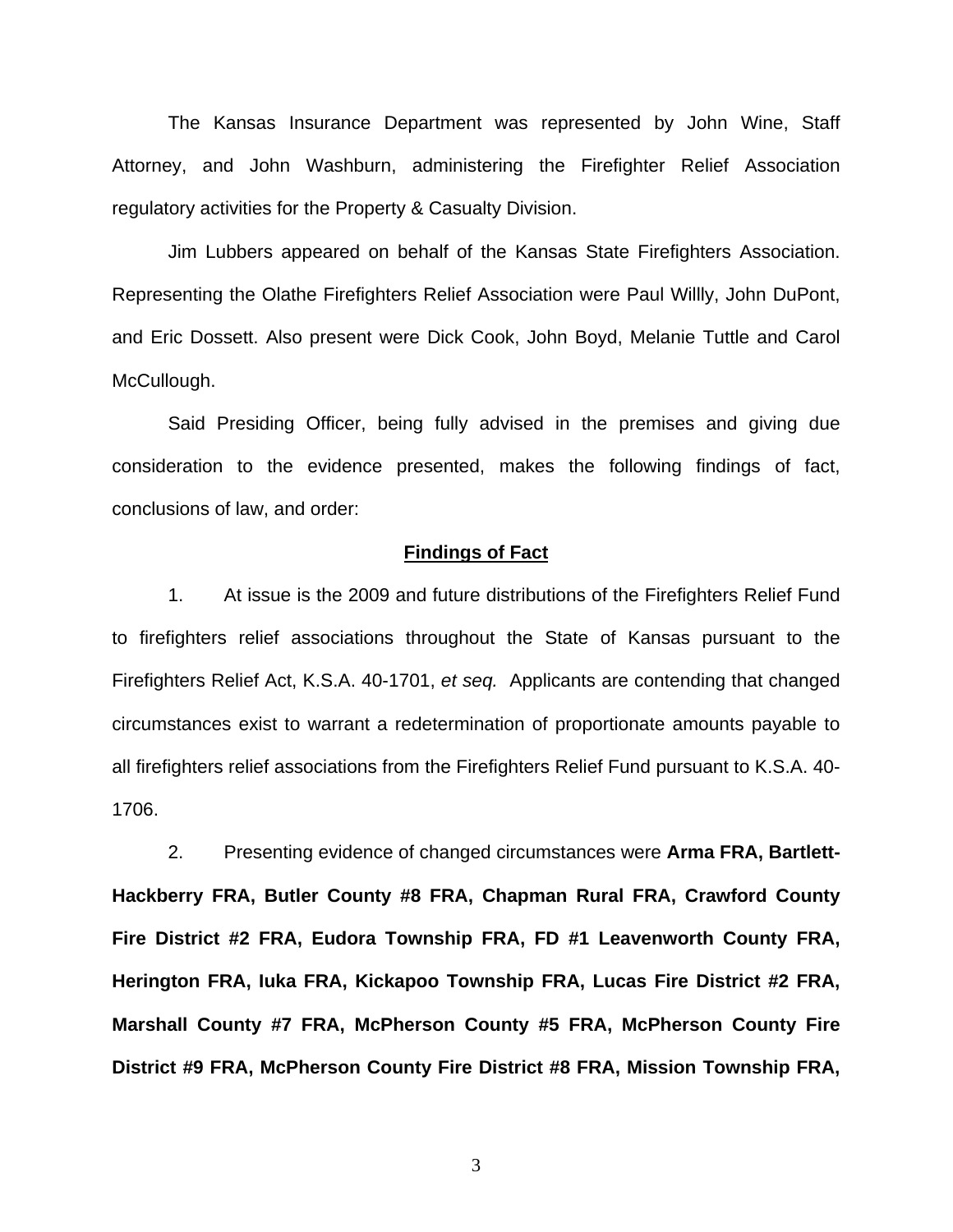**Mitchell County Fire District #3 FRA, Olathe FRA, Ottawa County Fire District #4 FRA, Sedgwick County #1 FRA, Seneca FRA, Towanda FRA.** 

3. The Arma Firefighters Relief Association withdrew its application for redetermination.

 4. The Bartlett-Hackberry Firefighters Relief Association offered evidence of an increase in the assessed tangible property valuation. The increased assessed tangible property valuation for the area is \$821,617 since 1983. Pursuant to K.S.A. 40- 1706(c)(6), the amount of increase has been evaluated so as not to recognize the effects of the 1989 statewide reappraisal conducted pursuant to K.S.A. 79-1496, *et seq.*, and the amendments thereto.

5. The Butler County #8 Firefighters Relief Association offered evidence of an increase in the assessed tangible property valuation. The increased assessed tangible property valuation for the area is \$4,813,945 since 2003. Pursuant to K.S.A. 40-1706(c)(6), the amount of increase has been evaluated so as not to recognize the effects of the 1989 statewide reappraisal conducted pursuant to K.S.A. 79-1496, *et seq.*, and the amendments thereto.

 6. The Chapman Rural Firefighters Relief Association withdrew its application for redetermination.

 7. The Crawford County #2 Firefighters Relief Association withdrew its application for redetermination.

 8. The Eudora Township Firefighters Relief Association offered evidence that population has increased by 498 and the assessed tangible property valuation has increased by \$10,937,212 since 1990. Pursuant to K.S.A. 40-1706(c)(6), the amount of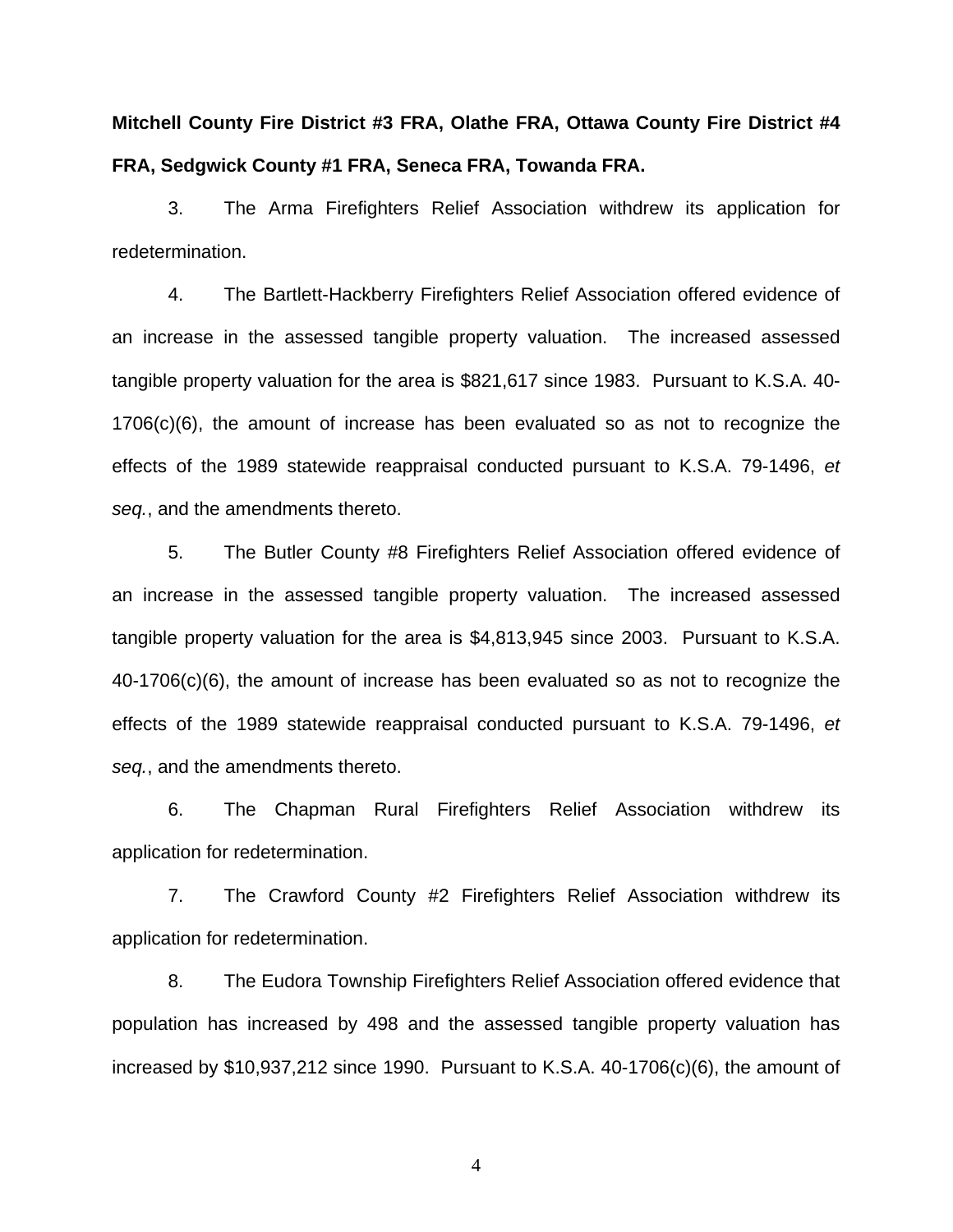increase has been evaluated so as not to recognize the effects of the 1989 statewide reappraisal conducted pursuant to K.S.A. 79-1496, *et seq.*, and amendments thereto.

 9. The FD #1 Leavenworth County Firefighters Relief Association withdrew its application for redetermination.

 10. The Herington Firefighters Relief Association offered evidence of an increase in the assessed tangible property valuation. The increased assessed tangible property valuation for the area is \$9,870,478 since 1983. Pursuant to K.S.A. 40- 1706(c)(6), the amount of increase has been evaluated so as not to recognize the effects of the 1989 statewide reappraisal conducted pursuant to K.S.A. 79-1496, *et seq.*, and the amendments thereto.

 11. Iuka Firefighters Relief Association offered evidence of an increase in the assessed tangible property valuation. The increased assessed tangible property valuation for the area is \$1,303,565 since 2002. Pursuant to K.S.A. 40-1706(c)(6), the amount of increase has been evaluated so as not to recognize the effects of the 1989 statewide reappraisal conducted pursuant to K.S.A. 79-1496, *et seq.*, and the amendments thereto.

 12. Jewel Firefighters Relief Association did not apply for a redetermination hearing. However, forms were sent to the association due to clerical error at Kansas Insurance Department.

13. Kickapoo Township Firefighters Relief Association offered evidence that population has increased by 531 and the assessed tangible property valuation has increased by \$10,444,491 since 1983. Pursuant to K.S.A. 40-1706(c)(6), the amount of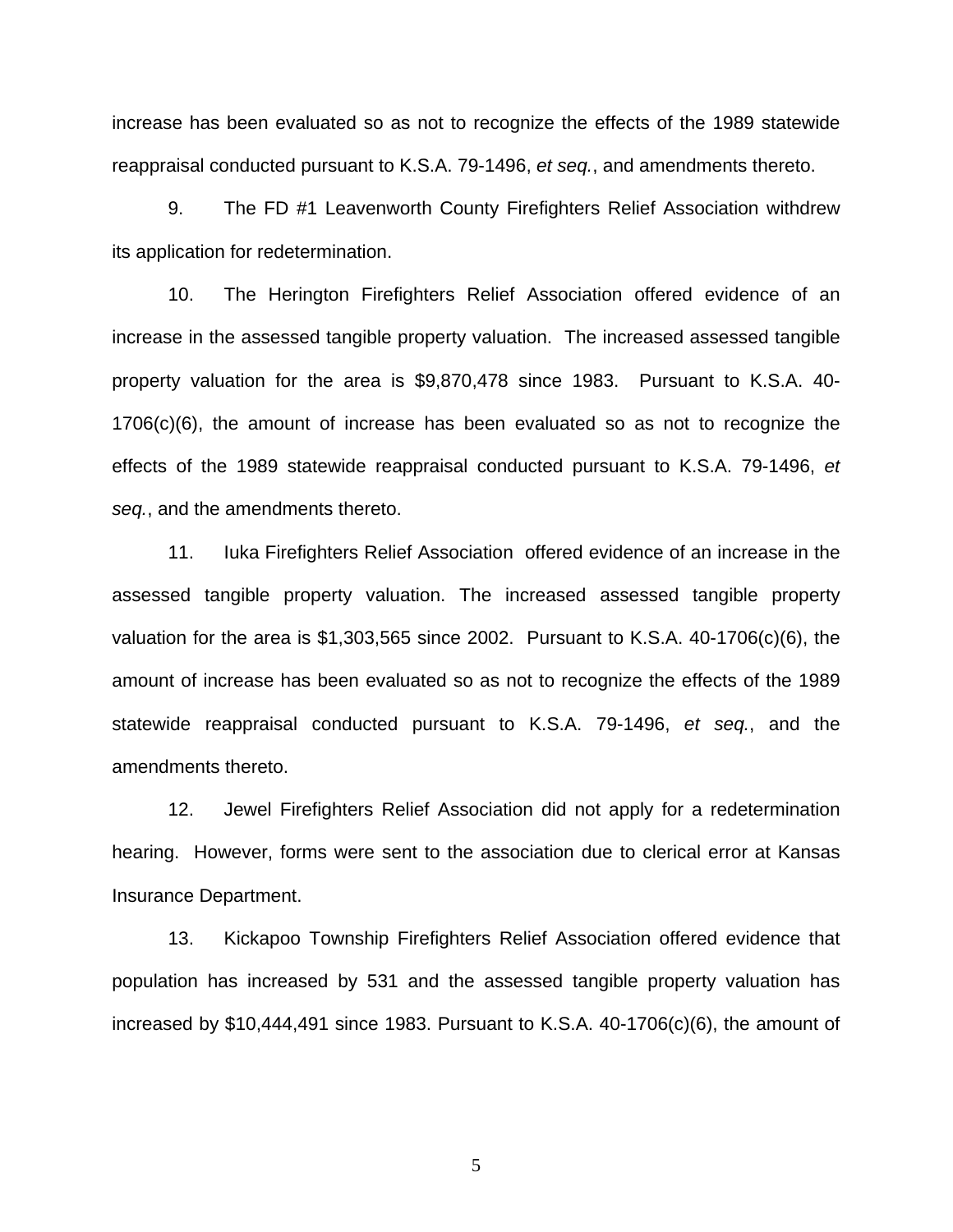increase has been evaluated so as not to recognize the effects of the 1989 statewide reappraisal conducted pursuant to K.S.A. 79-1496, *et seq.*, and amendments thereto.

14. Lucas #2 Firefighters Relief Association withdrew its application for redetermination.

 15. Mankato Firefighters Relief Association did not apply for a redetermination hearing. However, forms were sent to the association due to clerical error at Kansas Insurance Department.

 16. Marshal County #7 Firefighters Relief Association offered evidence that population has increased by 971 and the assessed tangible property valuation has increased by \$4,792,902 since 1990. Pursuant to K.S.A. 40-1706(c)(6), the amount of increase has been evaluated so as not to recognize the effects of the 1989 statewide reappraisal conducted pursuant to K.S.A. 79-1496, *et seq.*, and amendments thereto.

 17. McPherson County #5 Firefighters Relief Association offered evidence that population has increased by 82 and the assessed tangible property valuation has increased by \$5,153,701 since 2001. Pursuant to K.S.A. 40-1706(c)(6), the amount of increase has been evaluated so as not to recognize the effects of the 1989 statewide reappraisal conducted pursuant to K.S.A. 79-1496, *et seq.*, and amendments thereto.

18. McPherson County #9 Firefighters Relief Association offered evidence that population has increased by 322 and the assessed tangible property valuation has increased by \$10,276,719 since 1983. Pursuant to K.S.A. 40-1706(c)(6), the amount of increase has been evaluated so as not to recognize the effects of the 1989 statewide reappraisal con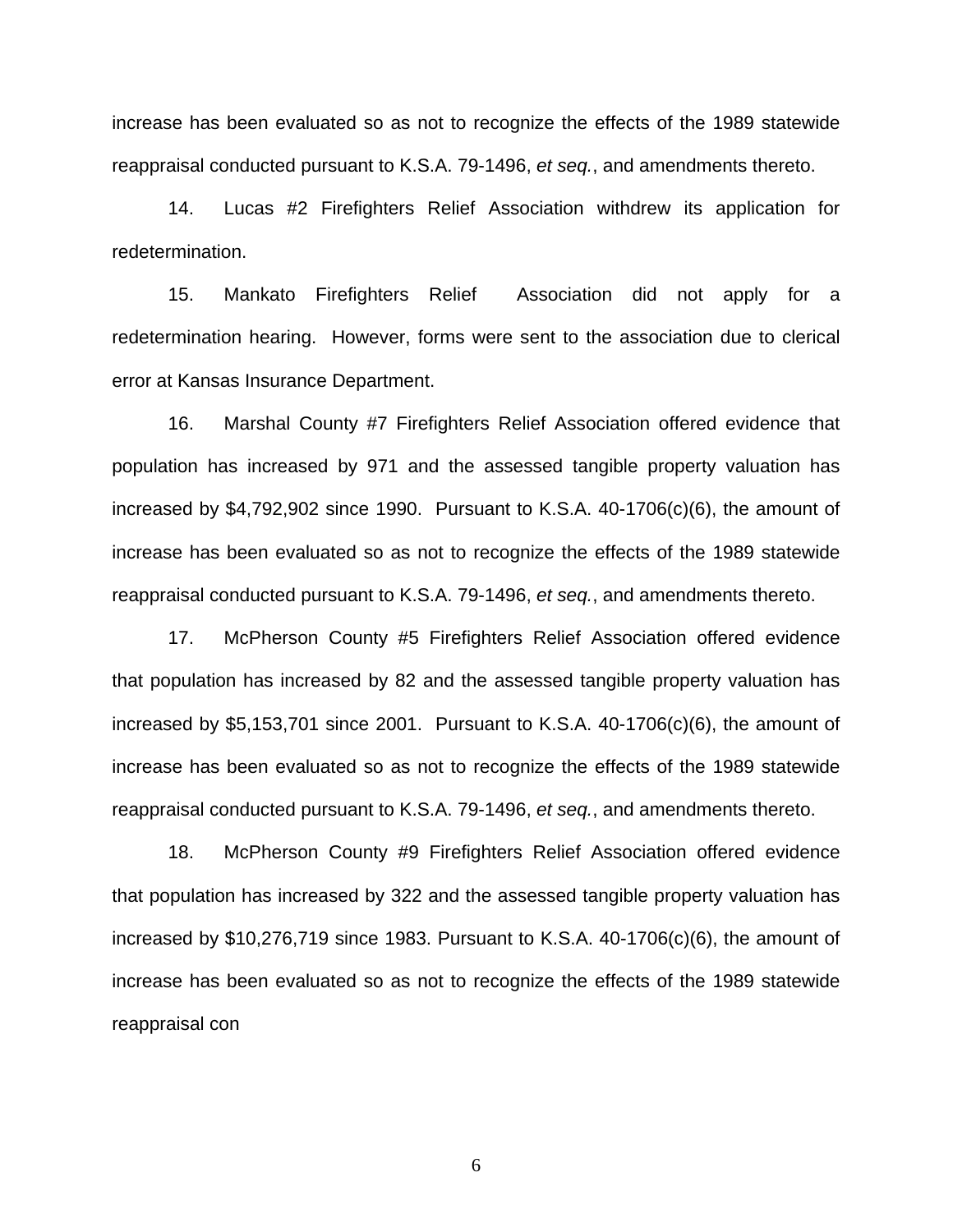19. McPherson County #8 Firefighters Relief Association offered evidence that the assessed tangible property valuation has increased by \$5,290,412 since 1990. Pursuant to K.S.A. 40-1706(c)(6), the amount of increase has been evaluated so as not to recognize the effects of the 1989 statewide reappraisal conducted pursuant to K.S.A. 79-1496, *et seq.*, and amendments thereto.

20. Mission Township withdrew its application for redetermination.

21. Mitchell County #3 Fire Firefighters Relief Association offered evidence that the population of the area served by Fairmount Township Fire Department has grown by 146 since 1993 and the assessed tangible property valuation has increased by \$5,277,612 since 1993. Pursuant to K.S.A. 40-1706(c)(6), the amount of increase has been evaluated so as not to recognize the effects of the 1989 statewide reappraisal conducted pursuant to K.S.A. 79-1496, *et seq.*, and amendments thereto.

 22. Olathe Firefighters Relief Association offered evidence that population has increased by 13,263 and the assessed tangible property valuation has increased by \$244,909,093 since 2005. Pursuant to K.S.A. 40-1706(c)(6), the amount of increase has been evaluated so as not to recognize the effects of the 1989 statewide reappraisal conducted pursuant to K.S.A. 79-1496, *et seq.*, and amendments thereto.

 23. Ottawa County #4 Firefighters Relief Association offered evidence that the population has increased by 226 and the assessed tangible property valuation of the area served has increased by \$8,019,553 since 1999. Pursuant to K.S.A. 40- 1706(c)(6), the amount of increase has been evaluated so as not to recognize the effects of the 1989 statewide reappraisal conducted pursuant to K.S.A. 79-1496, *et seq.*, and amendments thereto.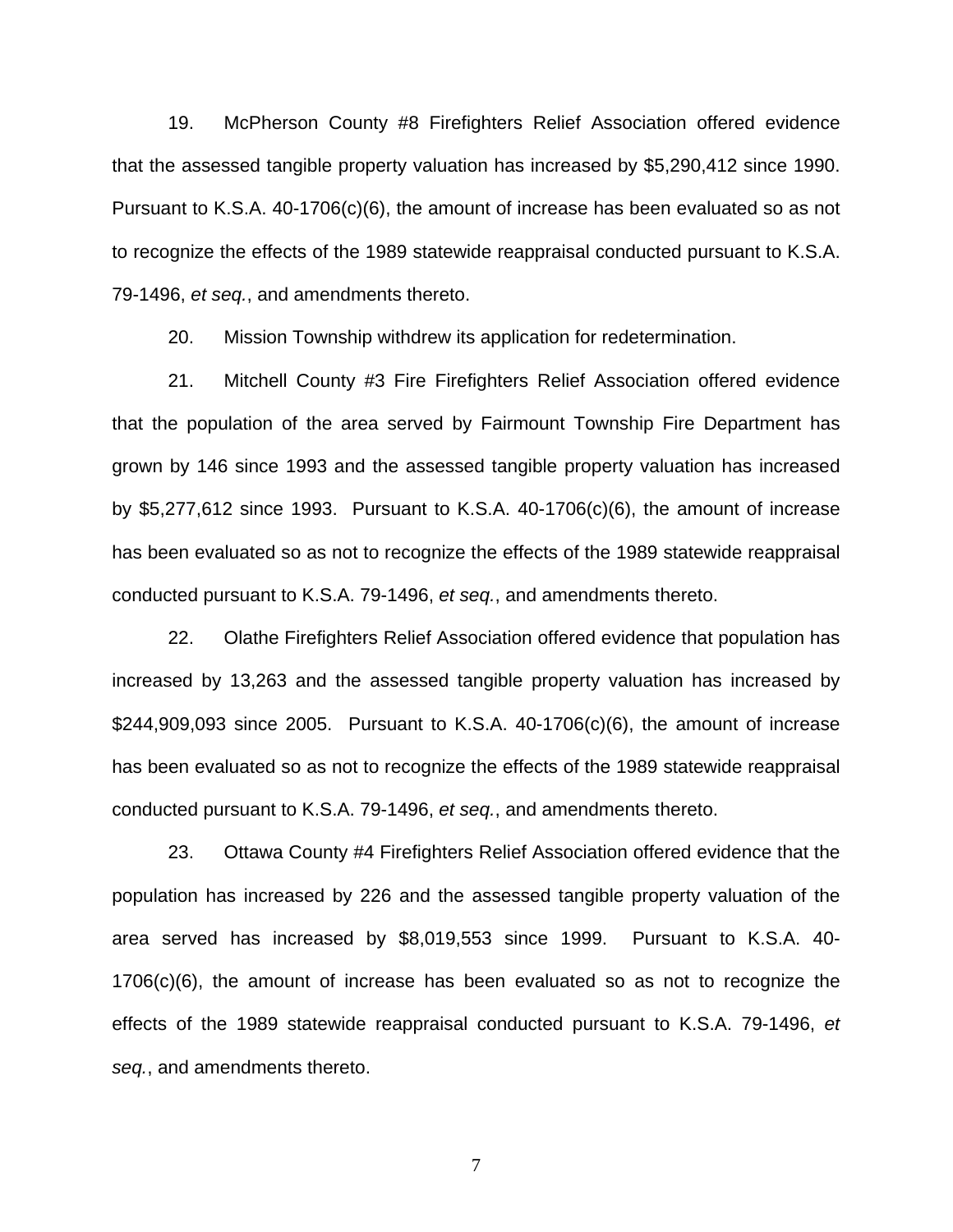24. Sedgwick County #1 Firefighters Relief Association withdrew its application.

25. Seneca Firefighters Relief Association withdrew its application.

 26. Towanda Firefighters Relief Association offered evidence that population has increased by 1543 and the assessed tangible property valuation has increased by \$12,378,184 since 1983. Pursuant to K.S.A. 40-1706(c)(6), the amount of increase has been evaluated so as not to recognize the effects of the 1989 statewide reappraisal conducted pursuant to K.S.A. 79-1496, *et seq.*, and amendments thereto.

27. Based on a question from Jim Lubbers at the hearing, the Presiding Officer requested clarification about the equipment and personnel shared by McPherson County Fire District #8 FRA and the Lindsborg City Fire Department. KID Staff has determined that generally such sharing is legally permissible and extremely common throughout Kansas. Specifically, McPherson County Fire District #8 has properly reported information concerning its property and geographical area and there is not any double reporting to the Department. Staff examined the resolutions adopted by the governing bodies.

### **Conclusions of Law**

28. Based upon the information presented by Applicants and available to the Commissioner of Insurance, changed circumstances are found to exist for the Applicants as noted above, to support a redetermination of the proportionate amounts payable to all firefighters relief associations from the Firefighters Relief Fund for 2009 and future distributions pursuant to the Firefighters Relief Act, specifically K.S.A. 40- 1706(c)(6).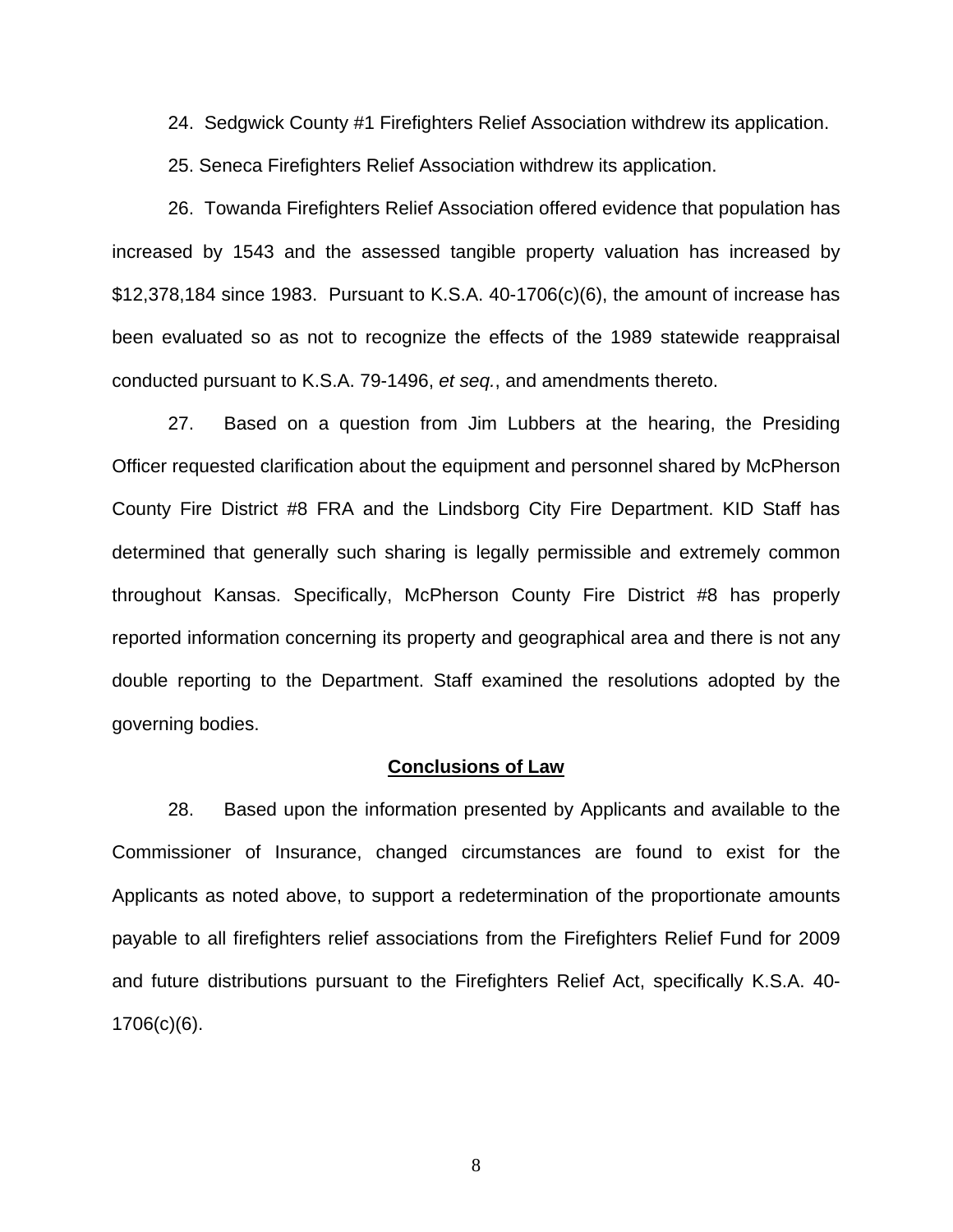29. K.S.A. 40-1706(c)(6), which gives the Commissioner of Insurance the authority to redetermine the proportionate amounts payable to all firefighters relief associations, is silent as to the specific method by which the Commissioner is to make such a redetermination after hearing. The statute gives the Commissioner the discretion to determine how the redetermination is to be made.

 30. Applicants presented evidence that the increased population and/or assessed tangible property valuation was not on record with the Kansas Insurance Department in 1983.

31. To redetermine the proportionate amount payable to all firefighters relief associations for the 2009 and future distributions, the additional population and assessed tangible property valuation added above shall be treated separately, as a nonreceiving association, and these figures of the additional population and assessed tangible property valuation of each association will be placed into the formula used to determine the proportionate amounts payable to nonreceiving associations, as contained in K.S.A. 40-1706(c)(5).

32. The procedure described above shall affect the proportionate amount payable to all firefighters relief associations.

33. Associations that were deemed to have withdrawn their application did not file an application for redetermination as provided by K.S.A. 40-1706(c) and were not considered for redetermination for purposes of this hearing and are not prohibited from being considered for redetermination next year.

34. Associations that gave the Department notice of their intent to apply for redetermination but submitted documents after the statutory deadline are not deemed to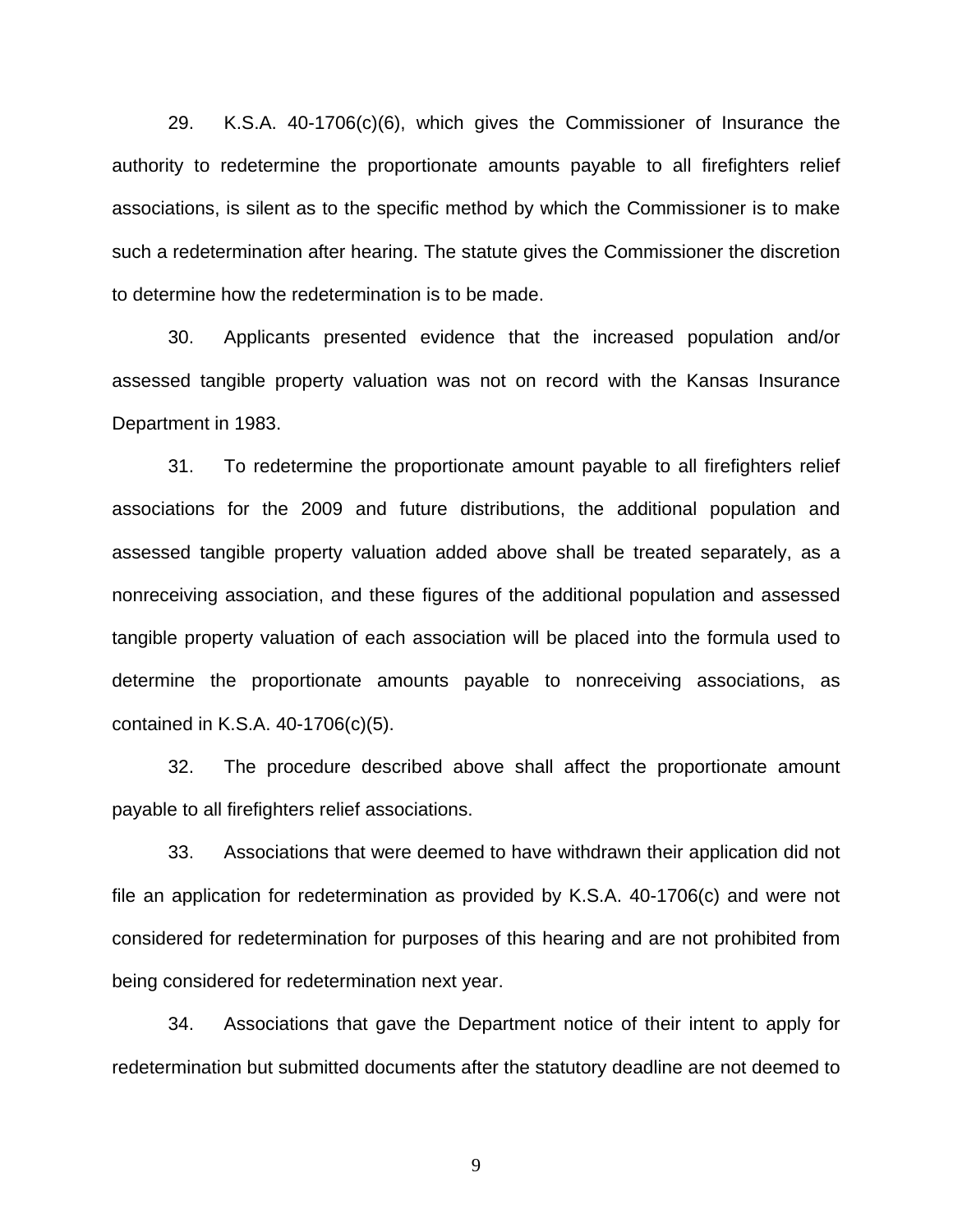have filed an application as required by K.S.A. 40-1706(c) and are not prohibited from being considered for redetermination next year.

35. Although the Commissioner does not have authority to directly supervise shared services among fire departments, the Commissioner is authorized to determine that departments sharing equipment, personnel and duties properly report and receive distributions under the Firefighters Relief Act, K.S.A. 40-1701, et seq.

## **IT IS THEREFORE, BY THE COMMISSIONER OF INSURANCE, ORDERED THAT:**

1. Changed circumstances exist as to all Applicants identified above, to warrant a redetermination of the proportionate amounts payable to all firefighters relief associations.

 2. The additional population and assessed tangible property valuation of each applying firefighters relief association shall be individually placed into the formula found in K.S.A. 40-1706(c)(5) used to calculate shares of distribution. The resulting amount will be added to the amount that the applying association would receive as a receiving association's proportionate share of future distributions.

4. Each firefighters relief association shall receive their 2009 distribution amount calculated in accordance with K.S.A. 40-1706 on or about July, 2009.

5. The Commissioner of Insurance retains jurisdiction over this matter to issue any and all further Orders deemed appropriate or to take such further action necessary to dispose of this matter.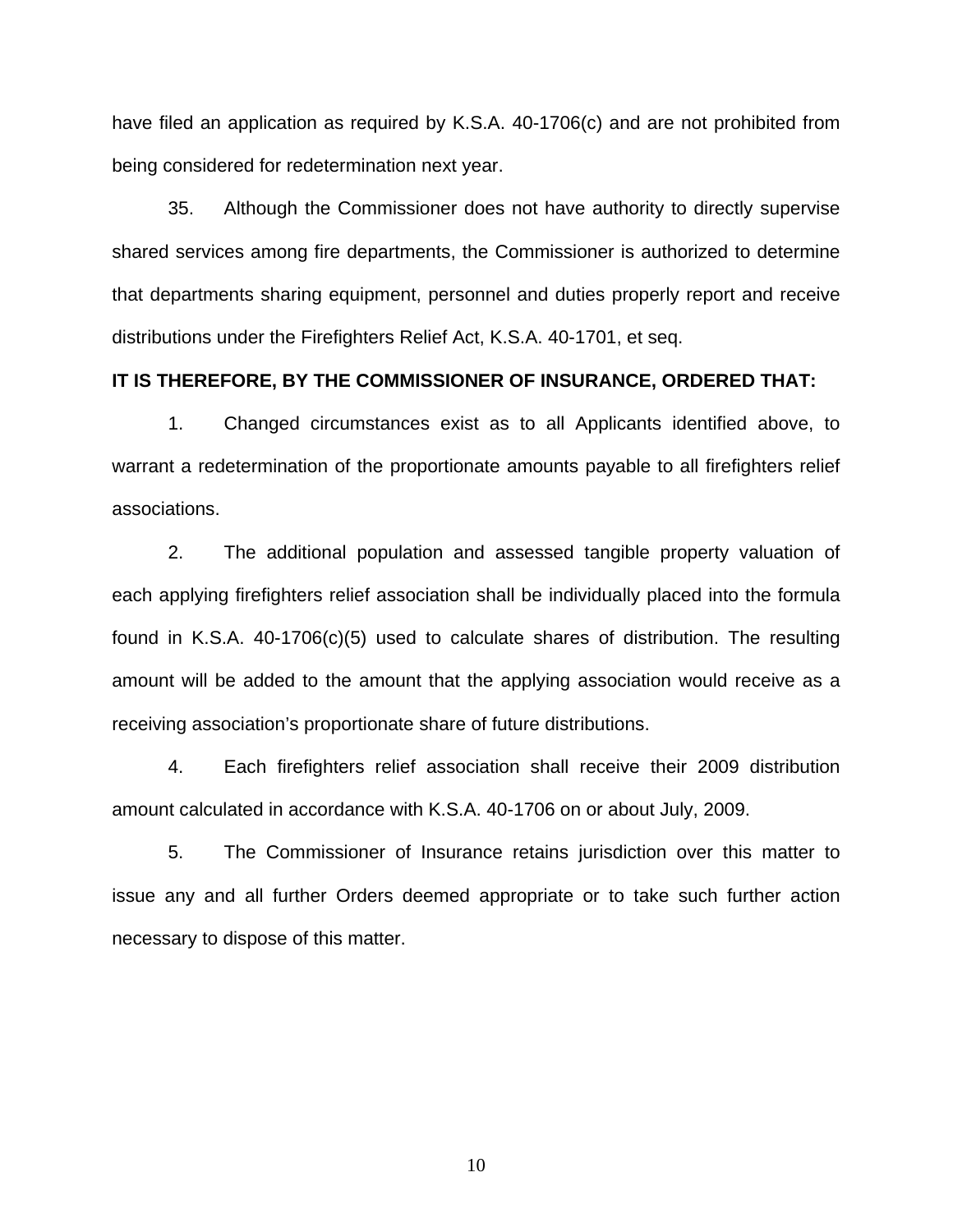**IT IS SO ORDERED THIS \_12th\_\_ DAY OF DECEMBER, 2008, IN THE CITY OF TOPEKA, COUNTY OF SHAWNEE, STATE OF KANSAS.** 



 \_/s/ Sandy Praeger\_\_\_\_\_\_\_\_\_\_\_\_\_\_\_\_ Commissioner of Insurance

\_/s/ Robert M. Tomlinson\_\_\_\_\_\_\_\_\_\_\_

Robert M. Tomlinson

Assistant Commissioner

Presiding Officer

# **NOTICE OF RIGHTS**

Pursuant to K.S.A. §77-601 et seq. any party is entitled to judicial review of this Final Order. The petition for judicial review must be filed within thirty (30) days of service of this Final Order (Plus three (3) days for service by mail pursuant to K.S.A. §77-531). In the event a party files a petition for judicial review pursuant to K.S.A. §77-613(e), the Agency Officer to be served on behalf of the Kansas Insurance Department is:

John W. Campbell, General Counsel Kansas Insurance Department 420 S.W. 9th Street Topeka, Kansas 66612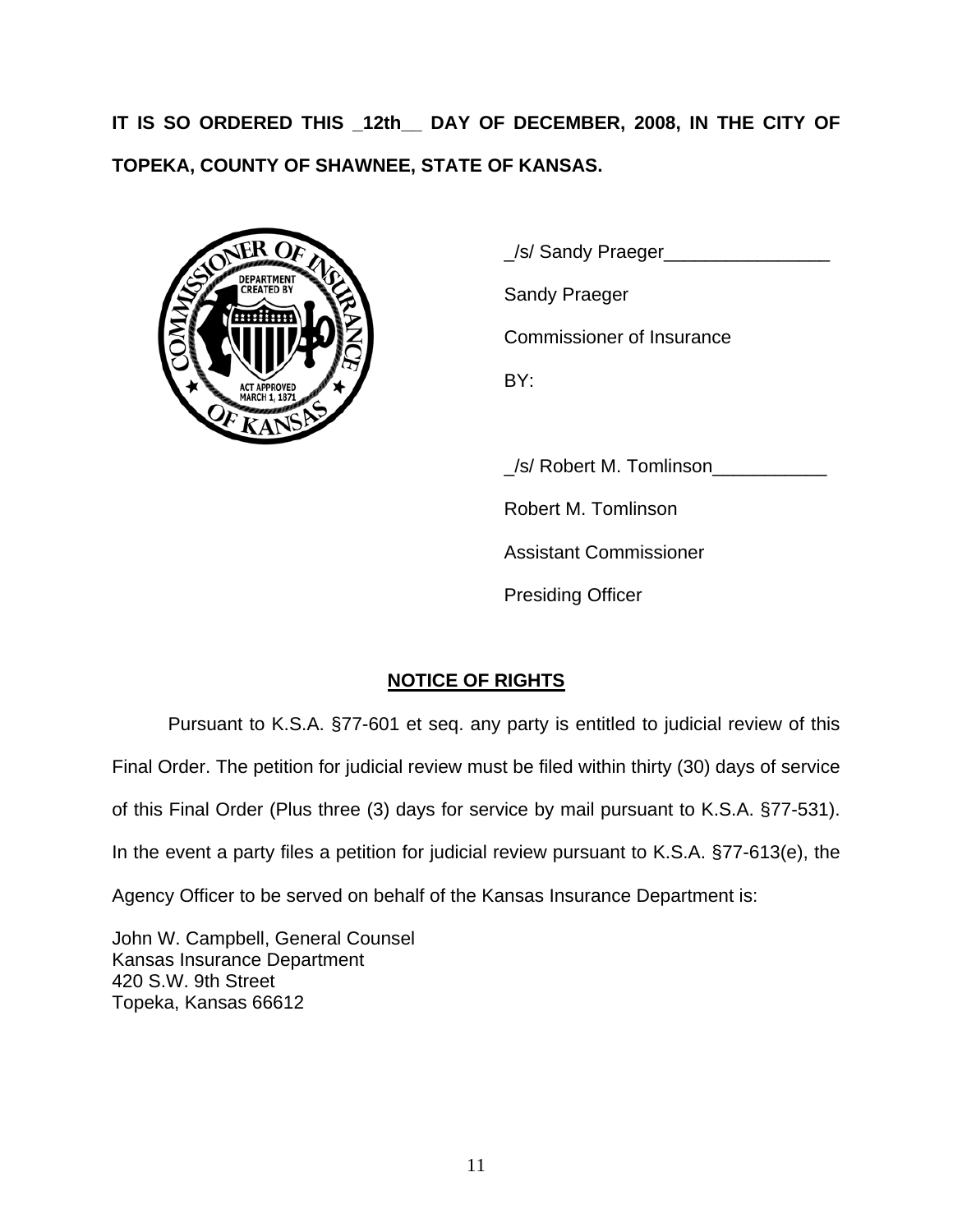## **Certificate of Service**

The undersigned hereby certifies that a true and correct copy of the above and foregoing Order was served by placing the same in the United States Mail, first class postage prepaid, on this \_\_12th\_\_ day of December, 2008, addressed to the following:

Gerry Wayman, President 308 North 230th Arma, KS 66712

Leighton Davis, Chief 1726 7000 Road Bartlett, KS 67332

Chris Gray, President 108 South Forrest Douglass, KS 67039

Gerry Wayman, President 308 North 230th Arma, KS 66712

Keith Kohler, Treasurer 111 East Kansas Lansing, KS 66043

Tim Bettles, Treasurer 700 South Broadway Herington, KS 67066

Tina Bachman, Treasurer 500 West McClellan Iuka, KS 67066

James Magee, President 18324 Springdale Road Leavenworth, KS 66048

Richard Urban, President P.O. Box 66 Lucas, KS 67648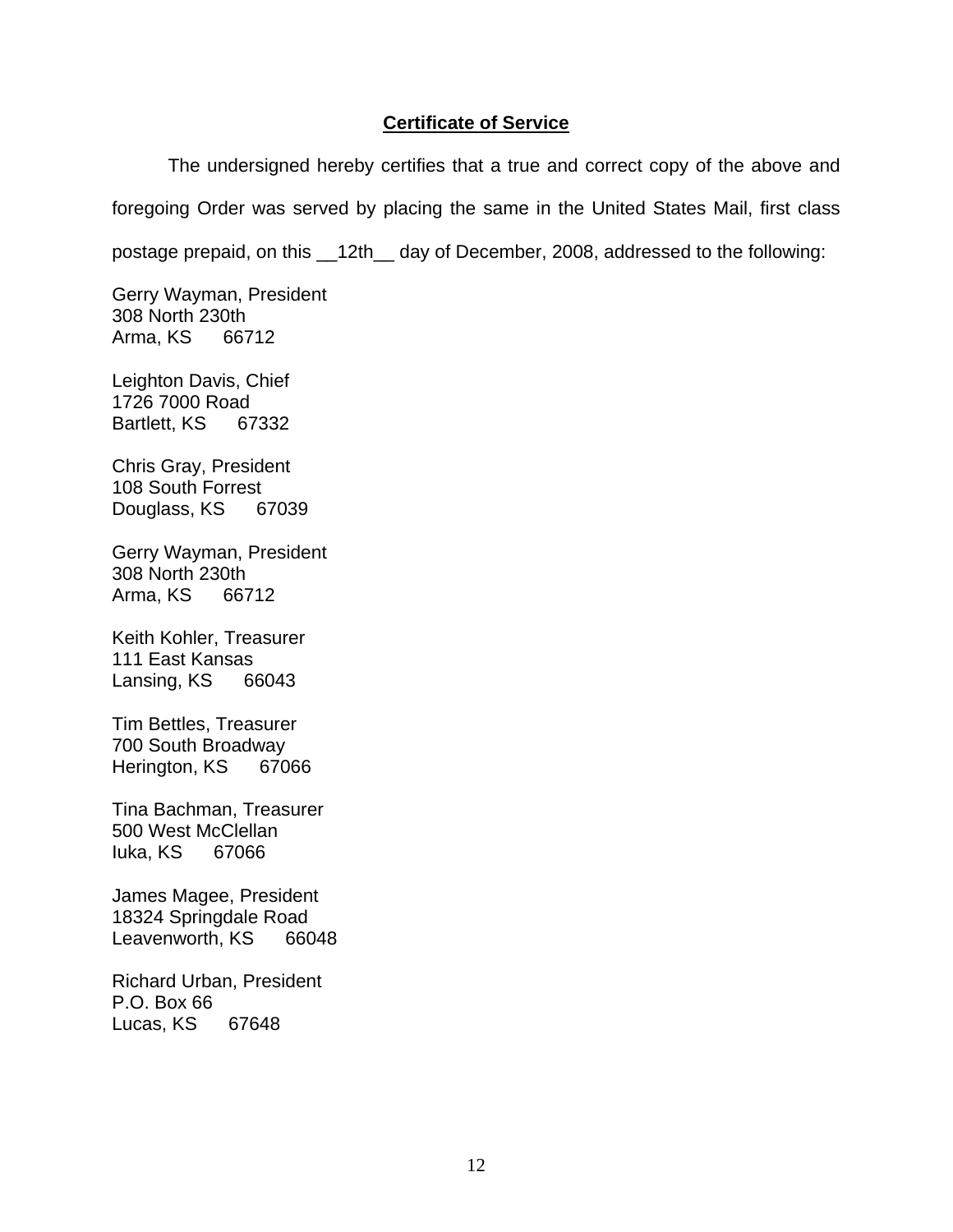Rick Bishop, Chief 413 Main Street Blue Rapids, KS 66411 Dennis Schroeder, Treasurer P.O. Box 426 Inman, KS 67546 Wayne Williams, Chief P.O. Box 62 Galva, KS 67443 Delwin Koons, Treasurer 2134 15th Avenue Lindsborg, KS 67456 Kenny Dick, Treasurer 3101 S.W. Urish Road Topeka, KS 66614 Bill Bunger, Treasurer 1873 Howard Lane Beloit, KS 67420 Paul Willy, President P.O. Box 5 Olathe, KS 66051 Pat Ochs, Treasurer P.O. Box 415 Bennington, KS 67422 Craig Leu, President 7750 N. Wild West Boulevard Valley Center, KS 67147 Dale Olberding, Treasurer P.O. Box 28 Seneca, KS 66538 Fred Thomas, Treasurer Box 306 Enterprise, Kansas 67441